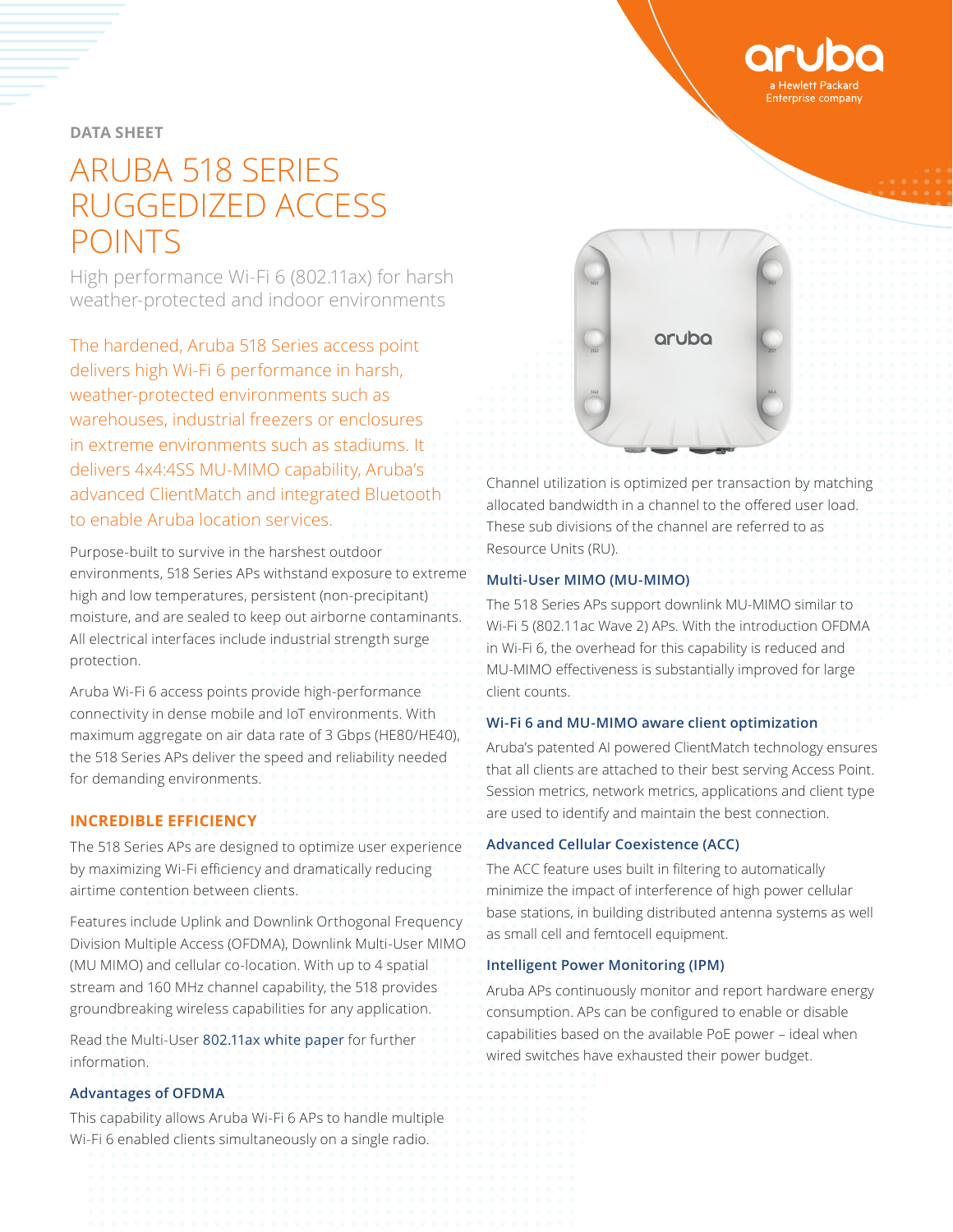Aruba Wi-Fi 6 APs include an integrated Bluetooth 5 and 802.15.4 radio (for Zigbee support) to simplify deploying and managing IoT-based location services, asset tracking services, security solutions and IoT sensors. This allow organizations to leverage the 518 as an IoT platform, which eliminates the need for an overlay infrastructure and additional IT resources.

#### **Target Wake Time (TWT)**

Ideal for IoT solutions that communicate infrequently, this Wi-Fi 6 capability allows IoT devices to use 802.11ax protocol. TWT coordinates with client devices to allow them to sleep for extended periods and use shorter wake times to communicate before returning to sleep. This substantially extends the useful operating life of Wi-Fi 6 based battery powered sensors.

## **ARUBA SECURE INFRASTRUCTURE**

The 518 Series is an integral part of Aruba's zero trust security approach to help protect user authentication and wireless traffic. Select capabilities include:

#### **WPA3 and Enhanced Open**

With the introduction of WPA3 and Enhanced Open, a Wi-Fi 6 certified client will never send unencrypted traffic over the air. Even with an open authenticated network, Enhanced Open still provides strong encryption over the air.

In all Wi-Fi 6 user sessions, each user is uniquely encrypted and if they disconnect and reconnect, the encryption changes from session to session.

#### **WPA2-MPSK**

MPSK enables simpler passkey management for WPA2 devices – should the Wi-Fi password on one device change, no additional changes are needed for other devices. This feature is enabled when networks are deployed with ClearPass Policy Manager.

# **VPN Tunnels**

In Remote AP (RAP) and IAP-VPN deployments, the Aruba 518 can be used to establish a secure SSL/IPSec VPN tunnel to a Gateway or Mobility Controller that is configured as a VPN concentrator.

#### **Trusted Platform Module (TPM)**

For enhanced device assurance, all Aruba APs have an installed TPM for secure storage of credentials, keys and boot code.

## **SIMPLE AND SECURE ACCESS**

To simplify policy enforcement, the Aruba 518 uses Aruba's Policy Enforcement Firewall (PEF) to encapsulate all traffic from the AP to the Mobility Controller (gateway) for end-to-end encryption and inspection. Policies are applied based on context including user role, device type, application, and location. This reduces the manual configuration of SSIDs, VLANs, and ACLs. PEF also serves as the underlying technology for [Aruba Dynamic Segmentation](https://www.arubanetworks.com/solutions/dynamic-segmentation/).

## **HIGH DENSITY CONNECTIVITY**

Each 518 Series AP provides connectivity for a maximum of 512 associated clients per radio (1024 total).

#### **Flexible Operation and Management**

A unique feature of Aruba APs is the ability to operate in either controller-less or controller-based mode.

#### **Controller-less (Instant) Mode**

In controller-less mode, one AP serves as a virtual controller for the entire network. Learn more about Instant mode in this [technology brief](https://www.arubanetworks.com/assets/tg/TB_Aruba-Instant-Mode.pdf).

#### **Mobility Controller Mode**

For optimized network performance, roaming and security, APs tunnel all traffic to a mobility controller for central management of traffic forwarding, segmentation, encryption, and policy enforcement. Learn more in the [ArubaOS](https://www.arubanetworks.com/assets/ds/DS_ArubaOS.pdf)  [datasheet](https://www.arubanetworks.com/assets/ds/DS_ArubaOS.pdf).

#### **Management Options**

Available management choices includes Aruba Central (cloud-based) or Aruba AirWave (multi-vendor, on prem) solutions.

For large installations across multiple sites, Aruba APs can be shipped and activated with Zero Touch Provisioning through Aruba Central or AirWave. This reduces deployment time, centralizes configuration, and provides inventory visibility.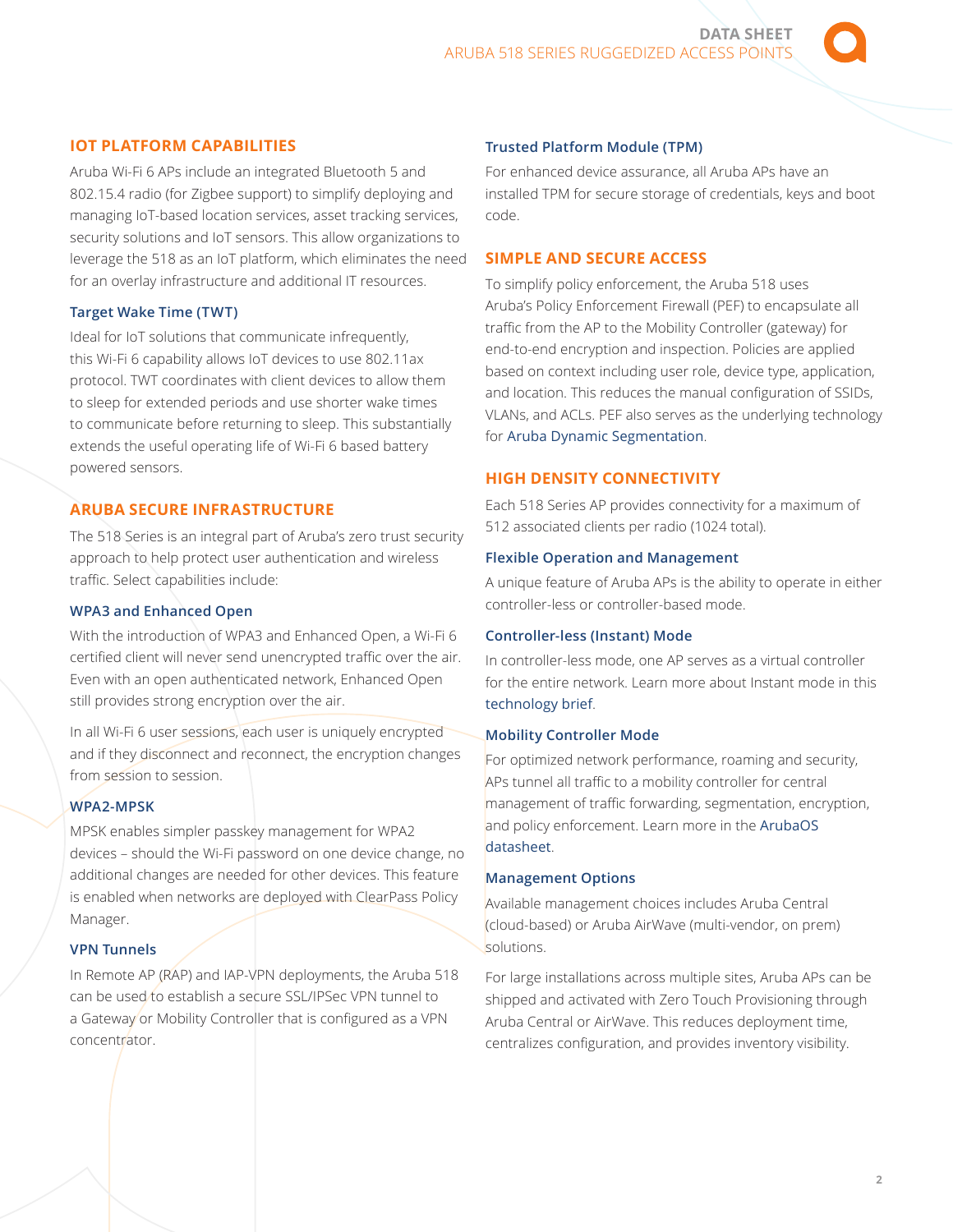# **ADDITIONAL WI-FI FEATURES**

#### **Transmit Beamforming (TxBF)**

Increased signal reliability and range

#### **Passpoint Release 2**

Seamless cellular-to-Wi-Fi carryover for guests

# **Dynamic Frequency Selection (DFS)**

Optimized use of available RF spectrum

## **Maximal Ratio Combining (MRC)**

Improved receiver performance for multi antenna access points.

## **Cyclic Delay/Shift Diversity (CDD/CSD)**

Enable use of multiple transmit antennas

## **Space-Time Block Coding (STBC)**

Increased connection robustness

## **Low-Density Parity Check (LDPC)**

High performance error detection and correction coding for enhanced receiver performance.

# **AP-518 SPECIFICATIONS**

#### **Hardware Variants**

- AP-518
	- **-** 5 GHz: Four RP-SMA connectors for external antenna operation
	- **-** 2.4 GHz Two RP-SMA connectors for external antenna operation

## **Wi-Fi Radio Specifications**

- AP type: Indoor Hardened, Wi-Fi 6 dual radio, 5 GHz 4x4 MIMO and 2.4 GHz 2x2 MIMO
- Software-configurable dual radio supports 5 GHz (Radio 0) and 2.4 GHz (Radio 1)

#### **5 GHz:**

- Four spatial stream Single User (SU) MIMO for up to 4.8 Gbps wireless data rate to individual 4SS HE160 Wi-Fi 6 client device (max)
- Two spatial stream Single User (SU) MIMO for up to 1.2 Gbps wireless data rate to individual 2SS HE80 Wi-Fi 6 client device (typical)
- Four spatial stream Multi User (MU) MIMO for up to 4.8 Gbps wireless data rate to up to four 1SS or two 2SS HE160 Wi-Fi 6 DL-MU-MIMO capable client devices simultaneously (max)

• Four spatial stream Multi User (MU) MIMO for up to 2.4 Gbps wireless data rate to up to four 1SS or two 2SS HE80 Wi-Fi 6 DL-MU-MIMO capable client devices simultaneously (typical)

## **2.4 GHz**

- Two spatial stream Single User (SU) MIMO for up to 575 Mbps wireless data rate to individual 2SS HE40 Wi-Fi 6 client device (max)
- Two spatial stream Single User (SU) MIMO for up to 287 Mbps wireless data rate to individual 2SS HE20 Wi-Fi 6 client device (typical)
- Two spatial stream Multi User (MU) MIMO for up to 575 Mbps wireless data rate to up to two 1SS HE40 Wi-Fi 6 DL-MU-MIMO capable client devices simultaneously (max)
- Two spatial stream Multi User (MU) MIMO for up to 287 Mbps wireless data rate to up to two 1SS HE20 Wi-Fi 6 DL-MU-MIMO capable client devices simultaneously (typical)
- Support for up to 512 associated client devices per radio, and up to 16 BSSIDs per radio
- Supported frequency bands (country-specific restrictions apply):
	- **-** 2.400 to 2.4835 GHz
	- **-** 5.150 to 5.250 GHz
	- **-** 5.250 to 5.350 GHz
	- **-** 5.470 to 5.725 GHz
	- **-** 5.725 to 5.850 GHz
	- **-** 5.850 to 5.925 GHz
	- **-** 5.825 to 5.875 GHz
- Available channels: Dependent on configured regulatory domain.
- Dynamic frequency selection (DFS) optimizes the use of available RF spectrum.
- Supported radio technologies:
	- **-** 802.11b: Direct-sequence spread-spectrum (DSSS)
	- **-** 802.11a/g/n/ac: Orthogonal frequency-division multiplexing (OFDM)
	- **-** 802.11ax: Orthogonal frequency-division multiple access (OFDMA) with up to 16 resource units (RU)
- Supported modulation types:
	- **-** 802.11b: BPSK, QPSK, CCK
	- **-** 802.11a/g/n: BPSK, QPSK, 16-QAM, 64-QAM, 256-QAM (proprietary extension)
	- **-** 802.11ac: BPSK, QPSK, 16-QAM, 64-QAM, 256-QAM, 1024 QAM (proprietary extension)
	- **-** 802.11ax: BPSK, QPSK, 16-QAM, 64-QAM, 256-QAM, 1024 QAM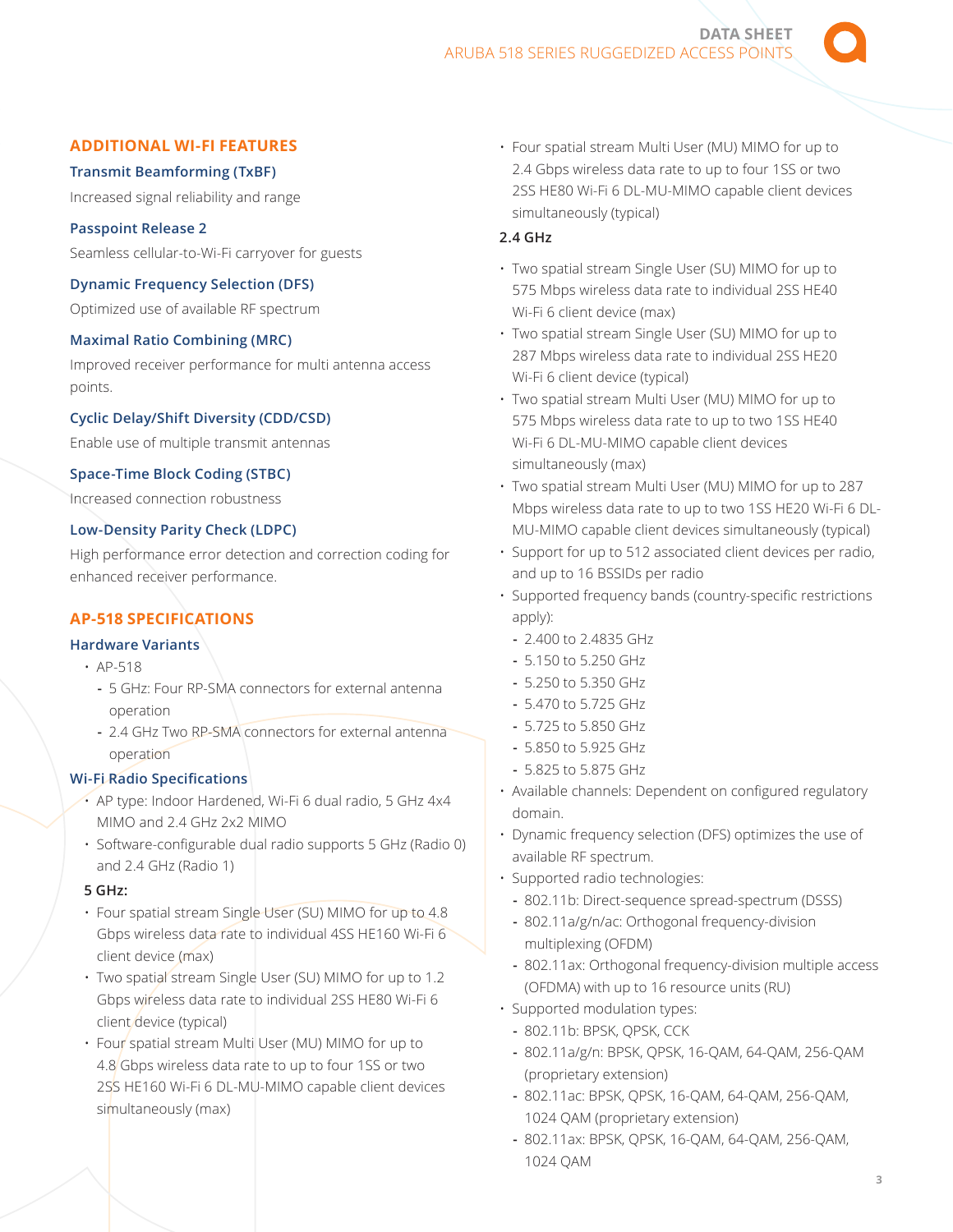**DATA SHEET**  ARUBA 518 SERIES RUGGEDIZED ACCESS POINTS

- 802.11n high-throughput (HT) support: HT 20/40
- 802.11ac very high throughput (VHT) support: VHT 20/40/80/160
- 802.11ax high efficiency (HE) support: HE20/40/80/160
- Supported data rates (Mbps):
- **-** 802.11b: 1, 2, 5.5, 11
- **-** 802.11a/g: 6, 9, 12, 18, 24, 36, 48, 54
- **-** 802.11n (2.4GHz): 6.5 to 300 (MCS0 to MCS15, HT20 to HT40)
- **-** 802.11n (5GHz): 6.5 to 600 (MCS0 to MCS31, HT20 to HT40)
- **-** 802.11ac: (5 GHz): 6.5 to 3,467 (MCS0 to MCS9, NSS = 1 to 4 for VHT20 to VHT160)
- **-** 802.11ax (2.4GHz): 3.6 to 574 (MCS0 to MCS11, NSS = 1 to 2, HE20 to HE40)
- **-** 802.11ax (5GHz): 3.6 to 4803 (MCS0 to MCS11, NSS = 1 to 4, HE20 to HE160)
- 802.11n/ac packet aggregation: A-MPDU, A-MSDU
- Transmit power: Configurable in increments of 0.5 dBm
- Maximum (conducted) transmit power (limited by local regulatory requirements):
	- **-** 2.4 GHz band: +22 dBm per chain, +25dBm aggregate (2x2)
	- **-** 5 GHz band: +22 dBm per chain, +28dBm aggregate (4x4)
	- **-** Note: conducted transmit power levels exclude antenna gain.
- Maximum EIRP (limited by local regulatory requirements):
	- **-** 2.4 GHz band:
	- 518: 25.0dBm + Antenna Gain
	- **-** 5 GHz band:
	- 518: 28.0dBm + Antenna Gain
- Advanced Cellular Coexistence (ACC) minimizes interference from cellular networks.
- Maximum ratio combining (MRC) for improved receiver performance.
- Cyclic delay/shift diversity (CDD/CSD) to enable the use of multiple transmit antennas
- Short guard interval for 20-MHz, 40-MHz, 80-MHz and 160-MHz channels.
- Space-time block coding (STBC) for increased range and improved reception.
- Low-density parity check (LDPC) for high-efficiency error correction and increased throughput.
- Transmit beam-forming (TxBF) for increased signal reliability and range.

## **POWER**

- Maximum (worst-case) power consumption:
	- **-** POE powered (dual ports): 32.0W
	- **-** POE powered (single port, full function): 26.1W
- Maximum (worst-case) power consumption in idle mode: 14.0W (single POE) or 16.0W (dual POE)
- Maximum (worst-case) power consumption in deep-sleep mode: 2.9W (single POE) or 3.9W (dual POE)
- The AP supports Power over Ethernet (POE) on port E0 and/or E1
- When POE power is supplied to both Ethernet ports, the AP can be configured to combine or prioritize power sources
- Power sources are sold separately; see the ordering Information section below for details
- When powered by 1x 802.3at (class 4) POE and with the IPM feature disabled, the AP will disable the other Ethernet port. In the same configuration but with IPM enabled, the AP will start up in unrestricted mode, but may dynamically apply restrictions depending on the POE budget and actual power. The feature restrictions and order can be programmed.
- Operating the AP with single or dual 802.3af (class 3 or lower) POE source is not supported.

## **ADDITIONAL INTERFACES**

- E0: HPE SmartRate port (RJ-45)
	- **-** Auto-sensing link speed (100/1000/2500BASE-T) and MDI/MDX
	- **-** 2.5Gbps speed complies with NBase-T and 802.3bz specifications
	- **-** PoE-PD: 48vDC (nominal) 802.3at/bt (Class 4 or higher)
	- **-** 802.3az Energy Efficient Ethernet (EEE)
- E1: 100/1000BASE-T (RJ-45)
	- **-** Auto-sensing link speed and MDI/MDX
	- **-** 802.3az Energy Efficient Ethernet (EEE)
	- **-** PoE-PD: 48vDC (nominal) 802.3at/bt (Class4 or higher)
- Link Aggregation (LACP) support between both network ports for redundancy and increased capacity
- Bluetooth 5 and 802.15.4 radio
	- **-** 2.4 GHz
	- **-** Bluetooth 5: up to 8dBm transmit power and -95dBm receive sensitivity
	- **-** Zigbee: up to 8 dBm transmit power and -97dBm receive sensitivity
	- **-** Up to 4dBm transmit power (class 2) and -91 dBm receive sensitivity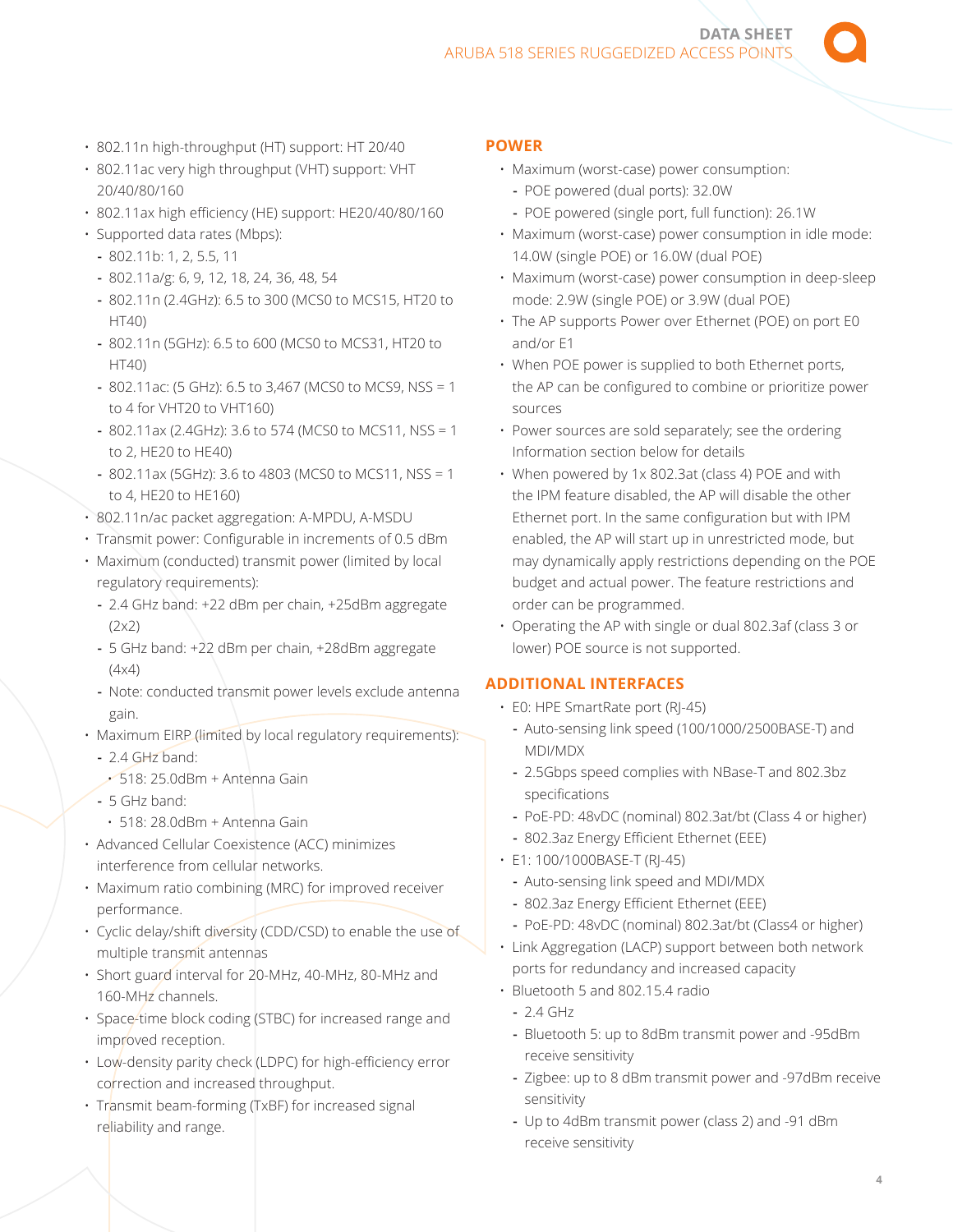- Visual indicator (multi-color LED): For system and radio status
- Reset button: Factory reset (during device power up)
- USB-C console interface

# **MOUNTING**

- Optional mounting kits:
	- **-** Compatible with the AP-MNT-MP10 mounting kits supported on the AP-5xx indoor APs
	- **-** 270 Series outdoor AP mounts (AP-270-MNT-V1, AP-270-MNT-V2, AP-270-MNT-H1, AP-270-MNT-H2) are compatible when the AP-270-MNT-ADP adapter is utilized

# **MECHANICAL**

## AP-518

- Dimensions/weight (excluding mount):
- **-** 211mm (W) x 211 mm (D) x 70 mm (H)
- **-** 8.31" (W) x 8.31" (D) x 2.76" (H)
- **-** 1.5 kg/3.3 lbs

# **ENVIRONMENTAL**

- Operating:
	- **-** Temperature: -40° C to +55° C (-40° F to +140° F)
	- **-** Humidity: 5% to 93% non-condensing internal to chassis.
- Storage and transportation:
	- **-** Temperature: -40° C to +70° C (-40° F to +158° F)
- Operating Altitude: 3,000 m
- Water and Dust
	- **-** IP55
- Shock and Vibration ETSI 300-19-2-4

# **REGULATORY**

- FCC/ISED
- CE Marked
- RED Directive 2014/53/EU
- EMC Directive 2014/30/EU
- Low Voltage Directive 2014/35/EU
- UL/IEC/EN 60950
- EN 60601-1-1, EN60601-1-2

For more country-specific regulatory information and approvals, please see your Aruba representative.

# **REGULATORY MODEL NUMBER**

• AP-518: APIN0518

# **CERTIFICATIONS**

- CB Scheme Safety, cTUVus
- UL2043 plenum rating
- Wi-Fi Alliance certified 802.11a/b/g/n/
- Wi-Fi CERTIFIED™ 6 (802.11ax)
- Wi-Fi CERTIFIED™ ac (with Wave 2 features)
- Passpoint® (Release 2) with ArubaOS and Instant

# **WARRANTY**

• Limited Lifetime Warranty

## **MINIMUM OPERATING SYSTEM SOFTWARE**

• ArubaOS & Aruba InstantOS 8.7.0.0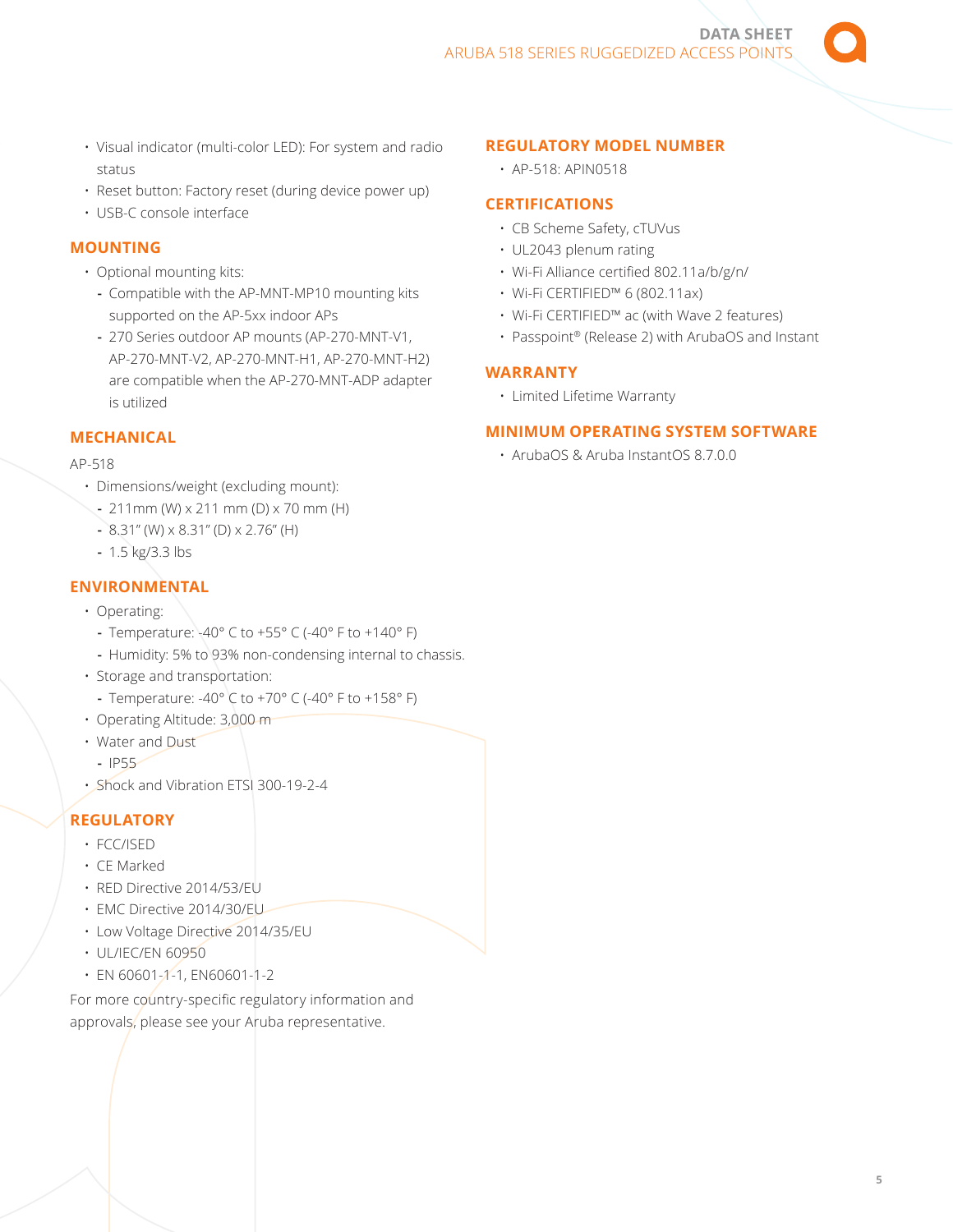

|                             | <b>Maximum transmit power (dBm)</b><br>per transmit chain | <b>Receiver sensitivity (dBm)</b><br>per receive chain |
|-----------------------------|-----------------------------------------------------------|--------------------------------------------------------|
| 2.4GHz, 802.11b             |                                                           |                                                        |
| 1 Mbps                      | 22                                                        | $-97$                                                  |
| 11 Mbps                     | 22                                                        | $-89$                                                  |
| 2.4GHz, 802.11g             |                                                           |                                                        |
| 6 Mbps                      | 22                                                        | $-94$                                                  |
| 54 Mbps                     | 20                                                        | $-76$                                                  |
| 2.4GHz, 802.11n/ac HT20     |                                                           |                                                        |
| MCS0                        | 22                                                        | $-93$                                                  |
| MCS8                        | 19                                                        | $-72$                                                  |
| 2.4GHz, 802.11ax HE20       |                                                           |                                                        |
| MCS0                        | 22                                                        | $-93$                                                  |
| MCS11                       | 17                                                        | $-62$                                                  |
| 5GHz, 802.11a               |                                                           |                                                        |
| 6 Mbps                      | 22                                                        | $-95$                                                  |
| 54 Mbps                     | 20                                                        | $-76$                                                  |
| 5GHz, 802.11n/ac HT20/VHT20 |                                                           |                                                        |
| MCS0                        | 22                                                        | $-94$                                                  |
| MCS8                        | 19                                                        | $-72$                                                  |
| 5GHz, 802.11n/ac HT40/VHT40 |                                                           |                                                        |
| MCS0                        | 22                                                        | $-92$                                                  |
| MCS9                        | 19                                                        | $-68$                                                  |
| 5GHz, 802.11ac VHT80        |                                                           |                                                        |
| MCS0                        | 22                                                        | $-90$                                                  |
| MCS9                        | 19                                                        | $-65$                                                  |
| 5GHz, 802.11ac VHT160       |                                                           |                                                        |
| MCS0                        | 22                                                        | $-84$                                                  |
| MCS9                        | 19                                                        | $-59$                                                  |
| 5GHz, 802.11ax HE20         |                                                           |                                                        |
| MCS0                        | 22                                                        | $-94$                                                  |
| MCS11                       | 17                                                        | $-62$                                                  |
| 5GHz, 802.11ax HE40         |                                                           |                                                        |
| MCS0                        | 22                                                        | $-91$                                                  |
| MCS11                       | 17                                                        | $-60$                                                  |
| 5GHz, 802.11ax HE80         |                                                           |                                                        |
| MCS0                        | 22                                                        | $-87$                                                  |
| MCS11                       | 17                                                        | $-57$                                                  |
| 5GHz, 802.11ax HE160        |                                                           |                                                        |
| MCS0                        | 22                                                        | $-85$                                                  |
| MCS11                       | 17                                                        | $-53$                                                  |

Maximum capability of the hardware provided (excluding antenna gain). Maximum transmit power is limited by local regulatory settings.